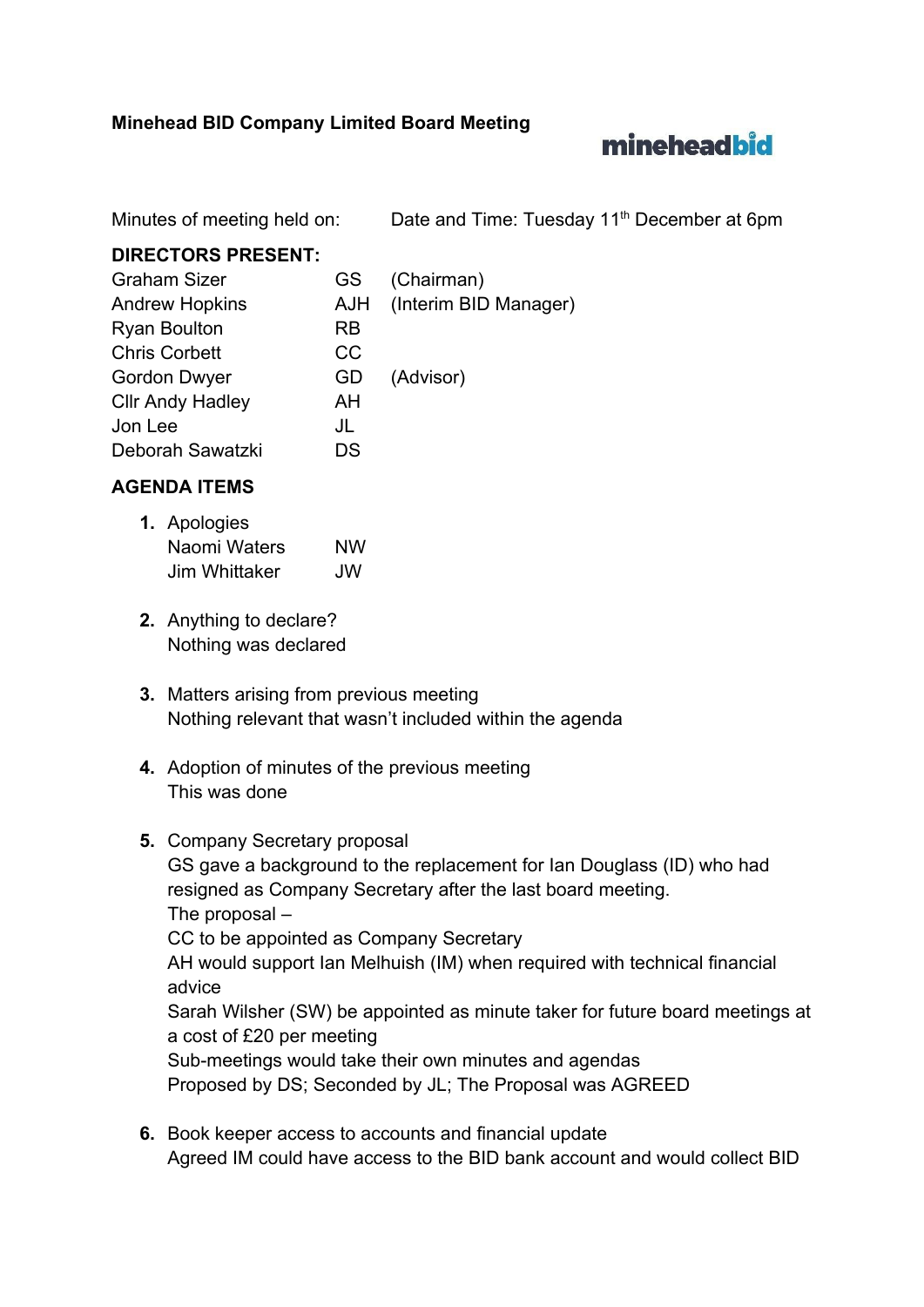post from Maitland Walker

It was asked if ID could confirm when VAT registration began and when the next return would need to be made

- **7.** SLA with West Somerset Council AJH updated the board on the SLA with and transfer of BID levy funds from West Somerset Council. The SLA had now been signed, if board members required any amends made this needed to be done by the 21<sup>st</sup> December
- **8.** BID Manager update and line management proposal AJH gave a verbal update on what he had been doing since his appointment. Proposed JW to become the BID Manager Line Manager Proposed by GS; Seconded by DS; The Proposal was AGREED
- **9.** Events sub-committee update

MH gave an update on the last meeting, major points from the following discussion:

Christmas Festival – event generally positively received. Felt the entertainers needed to be spread and not so focussed on the hospital. Perhaps a later switch on of the lights at 7pm would help BID members. The board was happy to support this event again in 2019 but it needed to be clear what the BID was funding

GS distributed Christmas Event costings sheet for 2018 and cycle race proposed expenses for 2019

Cycle Event – GS to ask the organisers to attend a sub-group in 2019 with an update on the event

Powerboat Festival – The board AGREED NOT to support this event in 2019 Vintage Event – MH will come back to the sub-group in 2019 with a proposal Eat Minehead – AJH updated on his discussions with the organisers, the agreement had now been signed. GD confirmed the Beach Hotel would be involved in this event through the West Coast 360 initiative

**10.**Public Realm sub-committee update

JL gave an update on the last meeting, major points from the following discussion:

Free after 3 initiative – AJH to speak to WSC re the broken meter in North Road Car Park

Free Parking on 22<sup>nd</sup> December - AH confirmed there will be in all WSC car parks, but not those run by SCC this included the Station Car Park Seating – awaiting confirmation from WSC on the number of benches

available

AH mentioned Minehead may be a pilot for an SCC audit on parking and signage